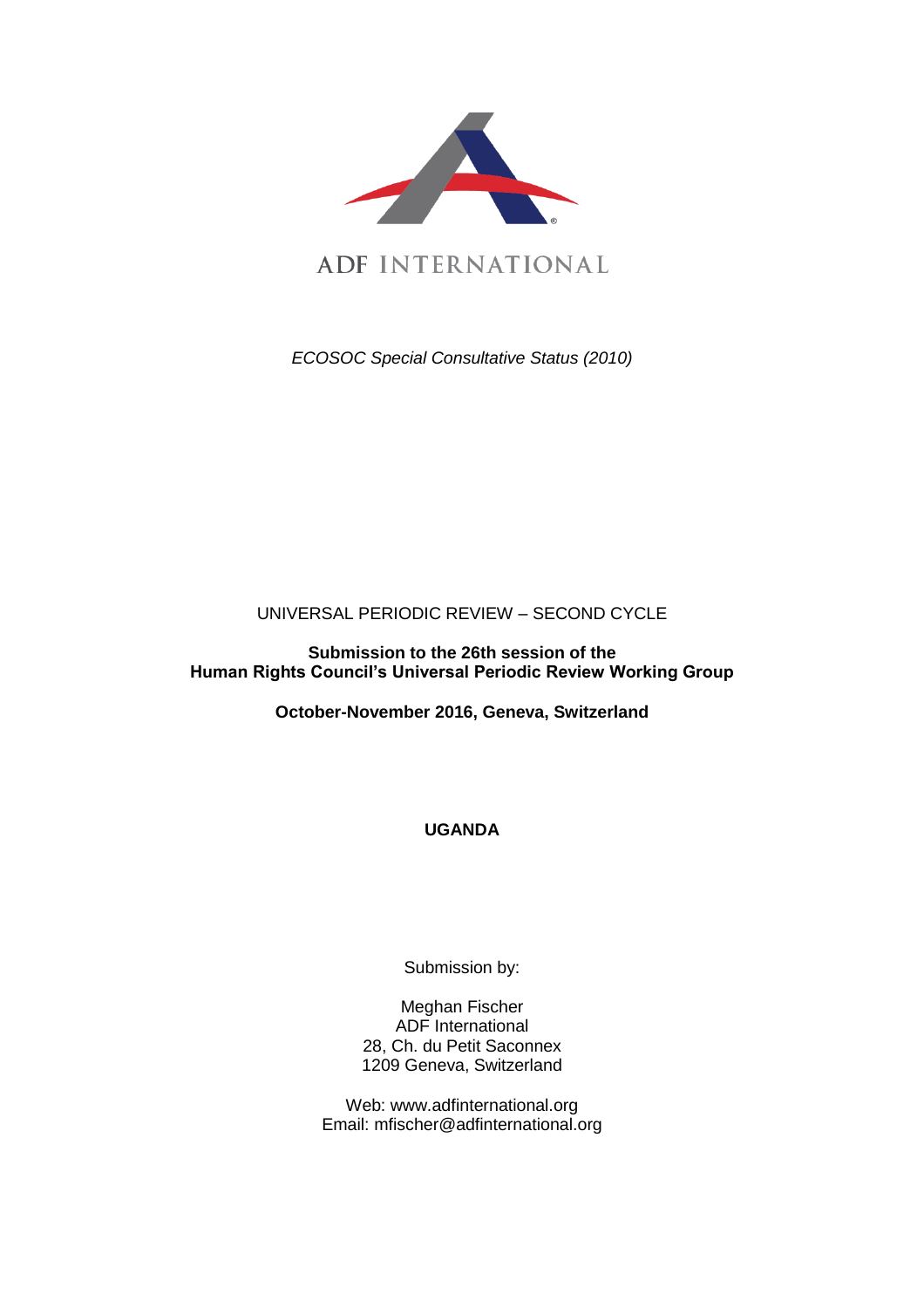### **Introduction**

- 1. ADF International is a global alliance-building legal organization that advocates for religious freedom, life, and marriage and family before national and international institutions. As well as having ECOSOC consultative status with the United Nations (registered name "Alliance Defending Freedom"), ADF International has accreditation with the European Commission and Parliament, the Organization for Security and Co-operation in Europe, and the Organization of American States, and is a participant in the FRA Fundamental Rights Platform.
- 2. This report explains why Uganda should resist calls to legalize abortion, and how international law does not justify a so-called right to abortion. The report also details how Uganda must improve maternal health. Finally, it urges the government to ensure that Christians, especially people who convert to Christianity from Islam, are protected.

#### **(a) Abortion**

<u>.</u>

- 3. A study conducted in 2003 estimates that 297,000 women and girls undergo induced abortions each year in Uganda, <sup>1</sup> many of which lead to serious complications, including death. However, the estimate is highly uncertain as it is based on "indirect estimation techniques" and, given the pro-abortion affiliations of the authors, such as the Guttmacher Institute, it is likely overestimated.
- 4. The Ugandan people are strongly opposed to abortion. 76% of Christians and 75% of Muslims in Uganda think it is morally wrong to have an abortion; only 12% of Christians and 15% of Muslims think having an abortion is morally acceptable.<sup>2</sup>
- 5. Ugandan law also strongly disfavors abortion. The Constitution states in Article 22(2), "No person has the right to terminate the life of an unborn child except as may be authorised by law."
- 6. The penal code states in section 141 that it is a felony for anyone to attempt to procure an abortion and in section 142 that it is a felony for a pregnant woman to procure a miscarriage. It is also a felony to supply drugs to procure an abortion, according to section 143. Killing an "unborn child," that is, "prevent[ing] the child from being born alive," is a felony, detailed in section 212. However, section 224 states that performing "a surgical operation [ . . . ] upon an unborn child for the preservation of the mother's life" absolves someone from criminal responsibility, if "perform[ed] in good faith and with reasonable care and skill." Although not clear, it is understood as an exception for the life of the mother.
- 7. Uganda ratified the Maputo Protocol, but specifically reserved on article 14(2)(c), the provision recognizing a right to abortion "in cases of sexual assault, rape, incest, and where the continued pregnancy endangers the mental and physical health of the mother or the life of the mother or the foetus." Uganda reserved, "The State is not bound by this clause unless permitted by domestic legislation expressly providing for abortion. The Republic of Uganda makes this ratification on the understanding that the above clause [ ] of the present Protocol shall not apply to the Republic of Uganda."

<sup>1</sup> Susheela Singh et al., *The incidence of induced abortion in Uganda*, 31 INT'L FAM. PLAN. PERSP. 183, 188 (2005), *available at* http://www.guttmacher.org/pubs/journals/3118305.pdf.

<sup>2</sup> PEW FORUM ON RELIGION & PUBLIC LIFE, TOLERANCE AND TENSION: ISLAM AND CHRISTIANITY IN SUB-SAHARAN AFRICA 275 (2010), *available at* http://www.pewforum.org/files/2010/04/sub-saharan-africafull-report.pdf.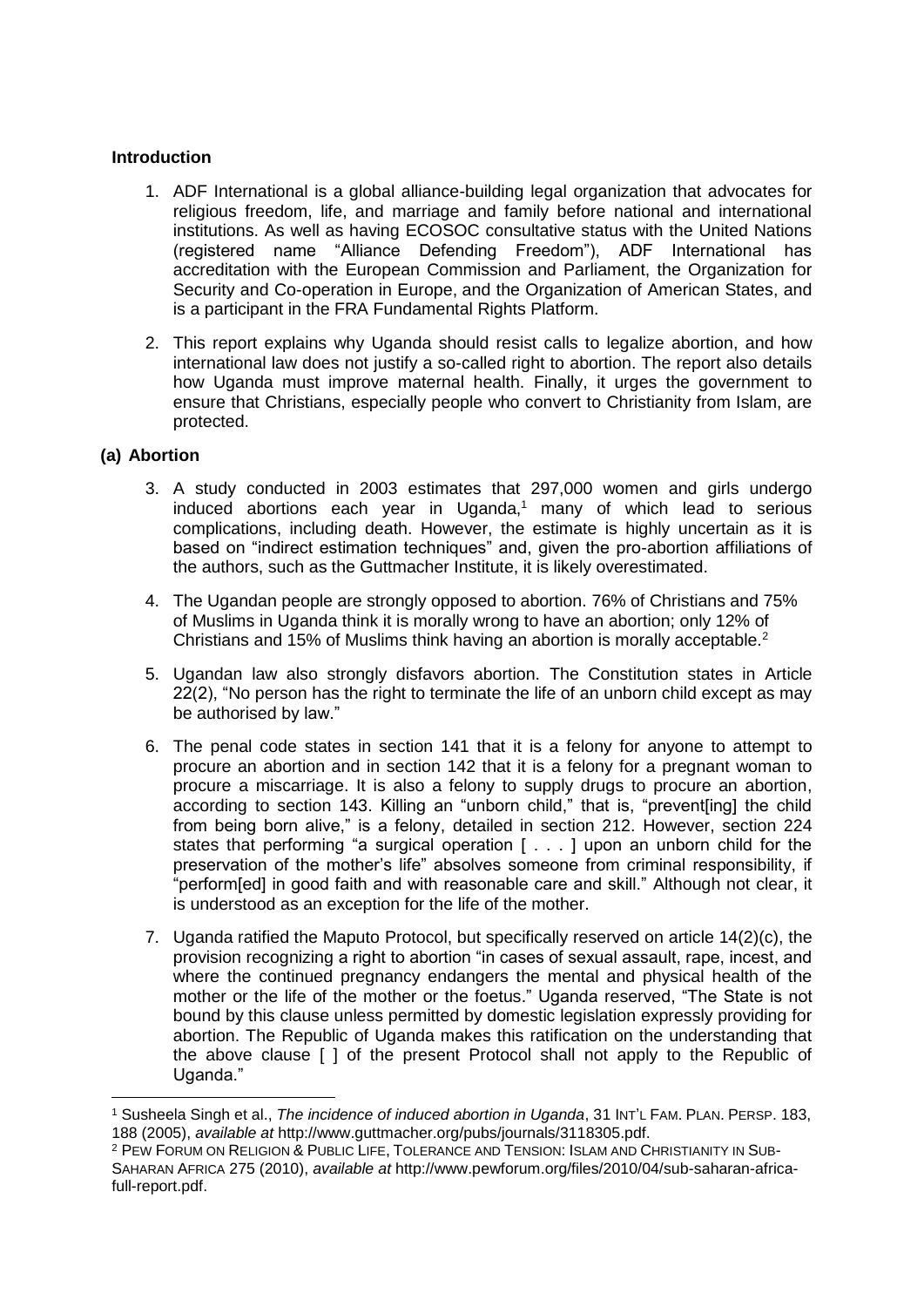- 8. The presumption in Ugandan law is that abortion is illegal, and this both reflects and is supported by the views and values of the Ugandan people.
- 9. Nevertheless, some NGOs and "health experts" argue that Uganda's abortion law is broader, or have called for further legalization. Many say that international law justifies or even requires it.
- 10. Uganda has the sovereign authority to retain laws that protect human life, and must not bow to pressure imposed by false claims that its international obligations require abortion legalization. International law, in fact, protects the right to life of the unborn.

#### *The right to life in international law*

1

- 11. A so-called international "right to abortion" is incompatible with various provisions of international human rights treaties, in particular provisions on the right to life.
- 12. Article 6(1) of the ICCPR states, "Every human being has the inherent right to life." The ICCPR's prohibition of the death penalty for pregnant women implicitly recognizes the right to life of the unborn. Although the ICCPR allows for the death penalty to be imposed on both adult men and women, it explicitly prohibits applying the death penalty to pregnant women. Article 6(5) states, "Sentence of death shall not be imposed for crimes committed by persons below eighteen years of age and *shall not be carried out on pregnant women*." This clause must be understood as recognizing the unborn's distinct identity from the mother and protecting the unborn's right to life.
- 13. As the *travaux préparatoires*<sup>3</sup> of the ICCPR explicitly state, "The principal reason for providing in paragraph 4 [now Article 6(5)] of the original text that the death sentence should not be carried out on pregnant women was to *save the life of an innocent unborn child*."<sup>4</sup> Similarly, the Secretary General report of 1955 notes that the intention of the paragraph "was inspired by humanitarian considerations and by *consideration for the interests of the unborn child*[.]" 5
- 14. The protection of unborn life is also found through an ordinary reading of the language in the preamble of the Convention on the Rights of the Child (CRC). The preamble states, "[T]he child, by reason of his physical and mental immaturity, needs special safeguards and care, including appropriate legal protection, *before as well as after birth*."
- 15. Article 1 of the CRC defines a child as "every human being below the age of eighteen years." This provides an upper limit as to who is a child, but does not provide a lower limit on when the status of "child" attaches. Moreover, Article 6 of the CRC holds, "States Parties recognize that every child has the inherent right to life. States Parties shall ensure to the maximum extent possible the survival and development of the child." Viewed in the context of the preamble, both Articles 1 and 6 of the CRC indicate recognition of, and protection for, unborn life.

<sup>3</sup> In accordance with the Article 32 of the Vienna Convention, the *travaux préparatoires* are considered to be a "supplementary means of interpretation."

<sup>4</sup> A/3764 § 18. Report of the Third Committee to the 12th Session of the General Assembly, 5 December 1957.

<sup>&</sup>lt;sup>5</sup> A/2929, Chapter VI, §10. Report of the Secretary-General to the 10<sup>th</sup> Session of the General Assembly, 1 July 1955.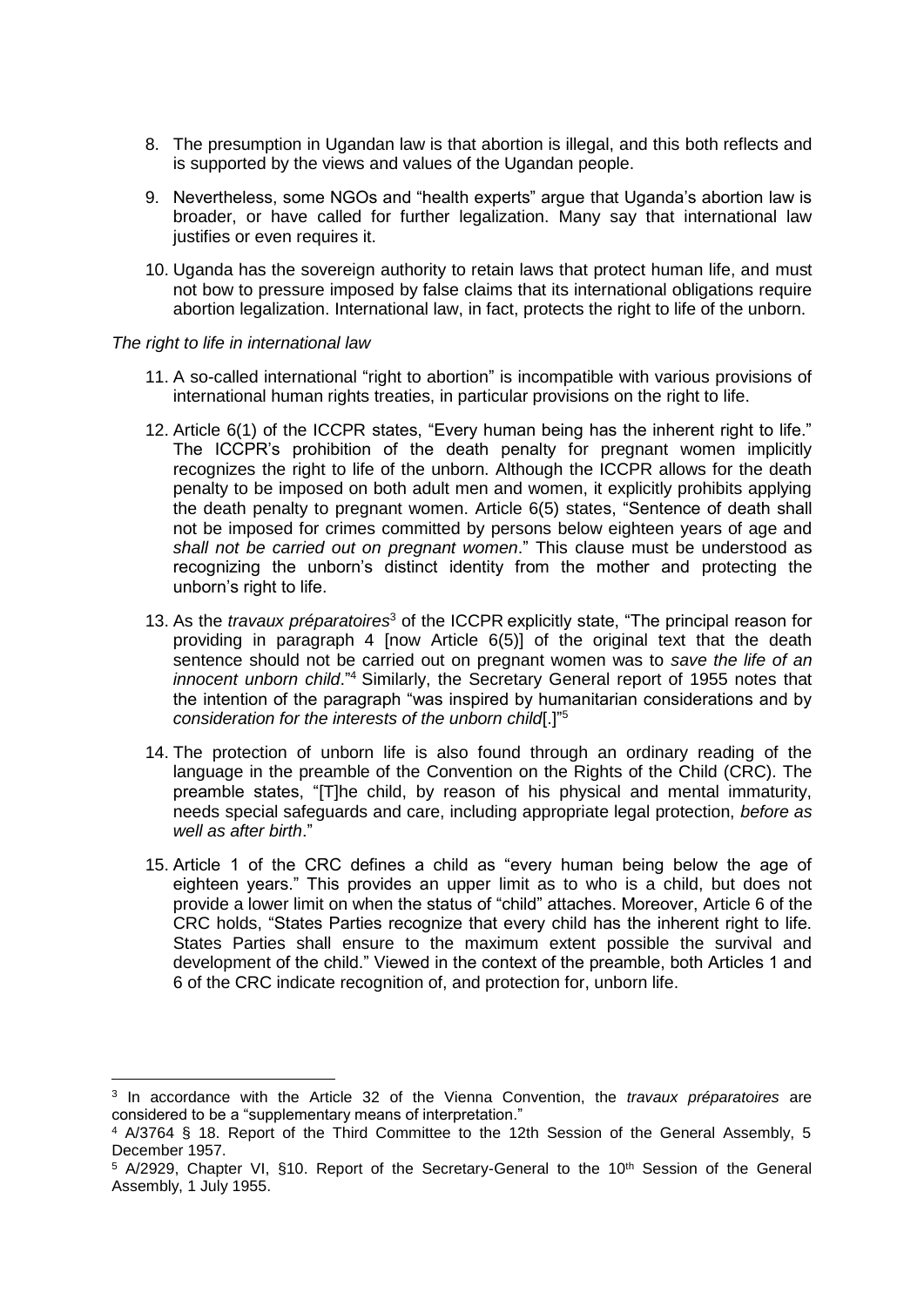#### *Legalizing abortion does not make it safe*

- 16. Legalizing abortion does not guarantee that it becomes safe. A report by the Guttmacher Institute states, "Changing the law [ . . . ] is no guarantee that unsafe abortion will cease to exist."<sup>6</sup> The medical infrastructure in Uganda is poor, with an inadequate number of trained health professionals and unsanitary, poorly equipped public health facilities.<sup>7</sup> Women who receive abortions will still face poor conditions, the same ones faced by women who give birth and deal with similar complications, such as bleeding and infection. Providing more access to abortion will mean more women will suffer from abortion complications.
- 17. Further, abortion can never be safe because it takes the life of the unborn child, and harms the mother through the loss of her child.

#### *Reducing recourse to abortion*

- 18. Uganda must focus on introducing measures to reduce recourse to abortion, instead of focusing on legalizing it, in line with paragraph 8.25 of the Programme of Action of the International Conference on Population and Development. Measures to reduce abortion include improving access to education, which empowers women and leads to social and economic development, as well as facilitating healthy decision-making.
- 19. In order to reduce abortions and to improve maternal health, women must have access to information that emphasizes knowledge-based education about their bodies and facilitates full informed consent, healthy behaviours, and responsible decision-making.
- 20. Uganda must also focus on helping women get through pregnancy and childbirth safely, rather than helping women end their pregnancies. Given the maternal health crisis in Uganda, resources must focus on improving conditions for pregnant women, women undergoing childbirth, and postpartum women.

### **(b) Maternal health**

1

21. Uganda has one of the highest maternal mortality ratios (MMR) in the world at 343 deaths per 100,000 live births.<sup>8</sup> The lifetime risk of maternal death, or the probability that a 15-year-old woman will die from a maternal cause at some point in her life, is 1 in 47.<sup>9</sup> Every maternal death is a tragedy. It devastates the woman's family, in particular the woman's children, and affects the entire community socially and economically. The high number of maternal deaths in Uganda is a human rights crisis.

#### *Necessary maternal health interventions*

22. Almost all maternal deaths are preventable, $10$  particularly when skilled birth attendants are present to manage complications and the necessary drugs are

<sup>6</sup> *See* Susan A. Cohen, *Facts and Consequences: Legality, Incidence and Safety of Abortion Worldwide*, GUTTMACHER POL'Y REV. (2009), *available at* http://www.guttmacher.org/pubs/gpr/12/4/ gpr120402.html.

<sup>7</sup> *See, e.g.,* Flavia Nassaka, *No healthcare for the poor*, INDEP., 24 Aug. 2015, *available at* http://www.independent.co.ug/features/features/10548-no-healthcare-for-the-poor.

<sup>8</sup> WHO ET AL., TRENDS IN MATERNAL MORTALITY 1990-2015 Appendix 7, *available at*

http://www.unfpa.org/sites/default/files/pub-pdf/Trends\_in\_Maternal\_Mortality\_1990-2015\_eng.pdf. 9 *Id.*

<sup>10</sup> World Health Organization, Fact Sheet No. 348, Maternal mortality, http://www.who.int/mediacentre/ factsheets/fs348/en/.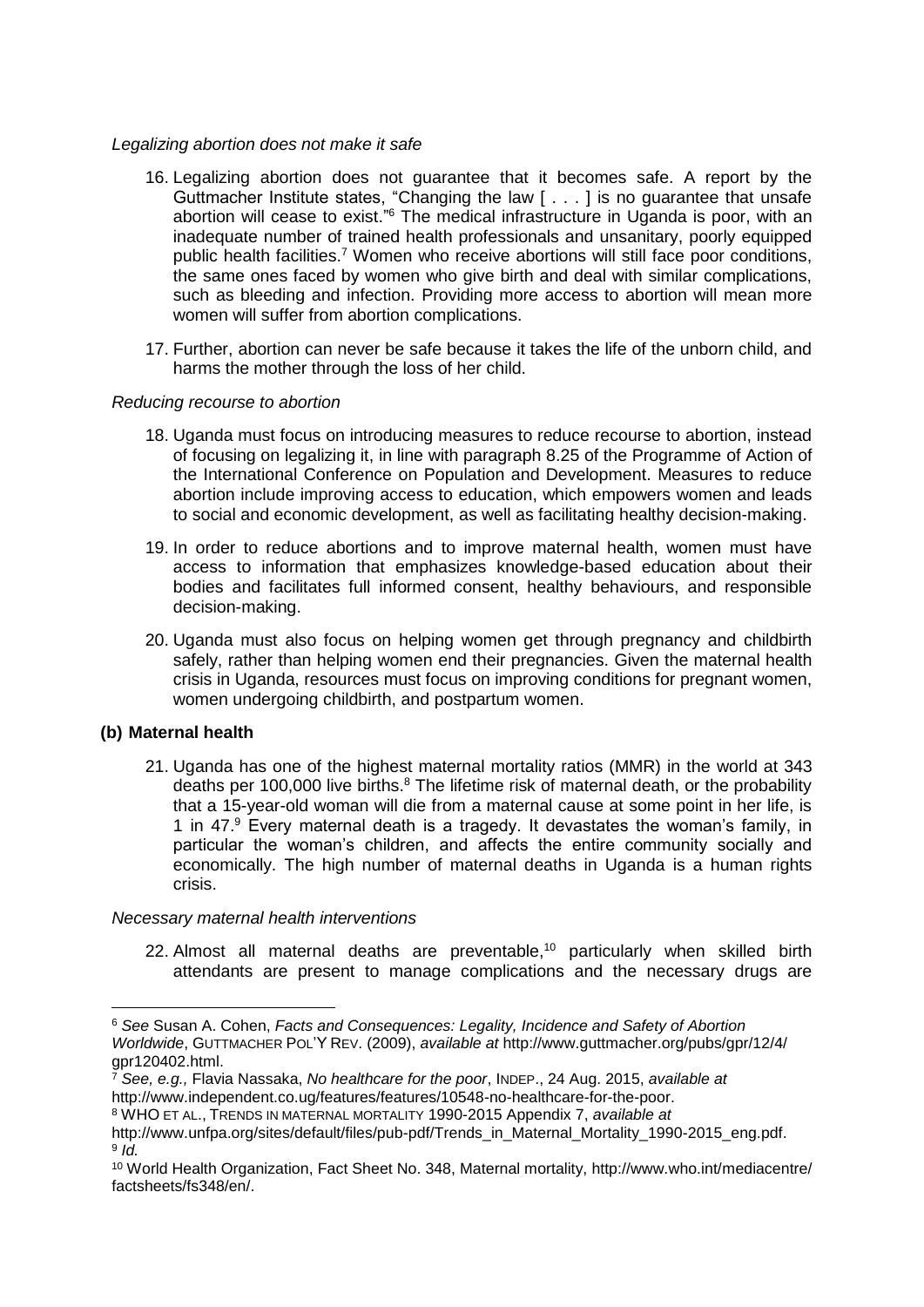available, such as oxytocin (to prevent hemorrhage) and magnesium sulfate (to treat pre-eclampsia).

- 23. Uganda must focus on providing prenatal care. The World Health Organization (WHO) recommends a minimum of four prenatal visits with trained health workers, in order to prevent, detect, and treat any health problems.<sup>11</sup> According to the 2011 Demographic and Health Survey, only 48 percent of women in Uganda had at least four prenatal visits, and only 21 percent had their first visit in the first trimester, as recommended.<sup>12</sup>
- 24. The WHO states, "Most obstetric complications could be prevented or managed if women had access to skilled birth attendant - doctor, nurse, midwife - during childbirth."<sup>13</sup> Skilled birth attendants (SBAs) are trained to recognize and manage complications, and to refer women to higher levels of care if necessary. According to UNFPA, only 27 percent of the need for SBAs in Uganda is met.<sup>14</sup> Only 58 percent of births are attended by an SBA, including only 53 percent of births in rural areas.<sup>15</sup> The population of Uganda is expected to increase from 36.3 million in 2012 to 63.4 million in 2030.<sup>16</sup> It must prepare to respond to an estimated 3.4 million pregnancies per year by 2030, 82 percent of which will be in rural settings.<sup>17</sup>
- 25. Women must also receive postnatal care. Only 33 percent of women received postnatal care within two days of delivery.<sup>18</sup> 64 percent did not receive any postpartum checkup, including 78 percent of mothers with no education and 73 percent of mothers in the lowest wealth quintile.
- 26. Uganda must recognize the barriers to adequate health care during pregnancy, childbirth, and the postnatal period, including poverty, distance, lack of information, inadequate services, and cultural practices. 65 percent of women in Uganda reported that there was at least one barrier, such as needing permission to go for treatment, not wanting to go alone, and in particular getting money for treatment and distance to a health facility, in getting care for a health concern.<sup>19</sup>

## **(c) Religious freedom**

- 27. Uganda generally has a high level of religious freedom, with 85 percent of the population Christian and 12 percent Muslim. Article 29 of the Ugandan Constitution guarantees "freedom of thought, conscience and belief" and "freedom to practise any religion and manifest such practice which shall include the right to belong to and participate in the practices of any religious body or organisation."
- 28. However, there are reports that some Christians, especially converts from Islam and especially in Eastern Uganda, are being attacked and even killed. In December

<sup>1</sup> <sup>11</sup> World Health Organization, Antenatal care, http://www.who.int/gho/maternal\_health/reproductive\_ health/antenatal\_care\_text/en/.

<sup>12</sup> UGANDA DEMOGRAPHIC AND HEALTH SURVEY 2011 107 (2012) [hereinafter UGANDA DHS], *available at* http://dhsprogram.com/pubs/pdf/FR264/FR264.pdf.

<sup>&</sup>lt;sup>13</sup> World Health Organization, Skilled attendants at birth, http://www.who.int/gho/maternal\_health/ skilled care/skilled birth attendance text/en/.

<sup>14</sup> UNFPA, THE STATE OF THE WORLD'S MIDWIFERY 2014 186 (2014), http://www.unfpa.org/sites/default/ files/pub-pdf/EN\_SoWMy2014\_complete.pdf.

<sup>15</sup> UGANDA DHS, *supra* note 12, at 112.

<sup>16</sup> UNFPA, *supra* note 14, at 186.

<sup>17</sup> *Id.*

<sup>18</sup> UGANDA DHS, *supra* note 12, at 114.

<sup>19</sup> *Id.* at 118-19.